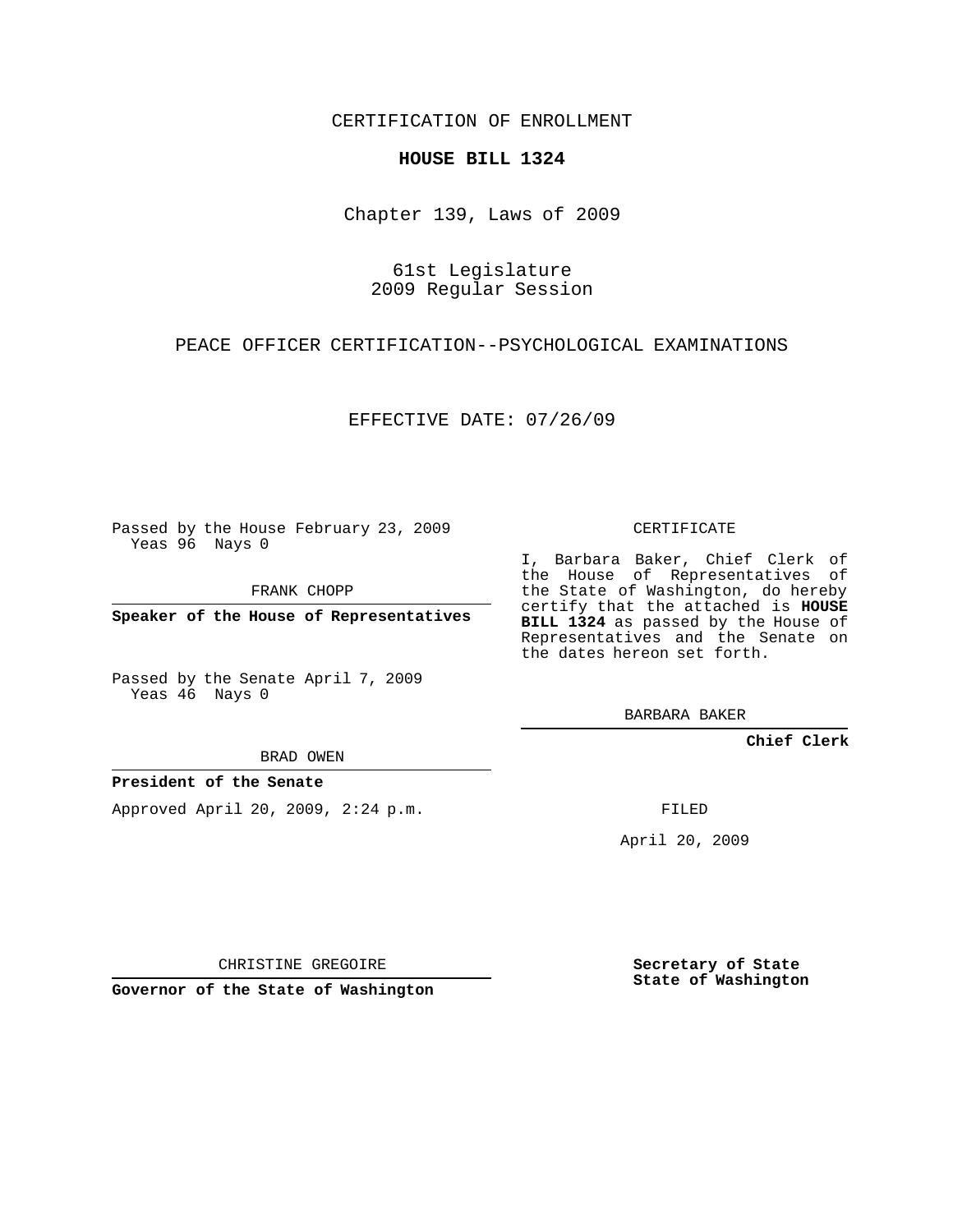# **HOUSE BILL 1324** \_\_\_\_\_\_\_\_\_\_\_\_\_\_\_\_\_\_\_\_\_\_\_\_\_\_\_\_\_\_\_\_\_\_\_\_\_\_\_\_\_\_\_\_\_

\_\_\_\_\_\_\_\_\_\_\_\_\_\_\_\_\_\_\_\_\_\_\_\_\_\_\_\_\_\_\_\_\_\_\_\_\_\_\_\_\_\_\_\_\_

Passed Legislature - 2009 Regular Session

# **State of Washington 61st Legislature 2009 Regular Session**

**By** Representatives O'Brien, Ericks, Goodman, Crouse, and Wood; by request of Criminal Justice Training Commission

Read first time 01/19/09. Referred to Committee on Public Safety & Emergency Preparedness.

 AN ACT Relating to psychological examinations for peace officer certification; and amending RCW 43.101.095.

BE IT ENACTED BY THE LEGISLATURE OF THE STATE OF WASHINGTON:

 **Sec. 1.** RCW 43.101.095 and 2008 c 74 s 8 are each amended to read as follows:

 (1) As a condition of continuing employment as peace officers, all Washington peace officers: (a) Shall timely obtain certification as peace officers, or timely obtain certification or exemption therefrom, by meeting all requirements of RCW 43.101.200, as that section is administered under the rules of the commission, as well by meeting any additional requirements under this chapter; and (b) shall maintain the basic certification as peace officers under this chapter.

 (2)(a) As a condition of continuing employment for any applicant that has been offered a conditional offer of employment as a fully commissioned peace officer or a reserve officer after July 24, 2005, including any person whose certification has lapsed as a result of a break of more than twenty-four consecutive months in the officer's service as a fully commissioned peace officer or reserve officer, the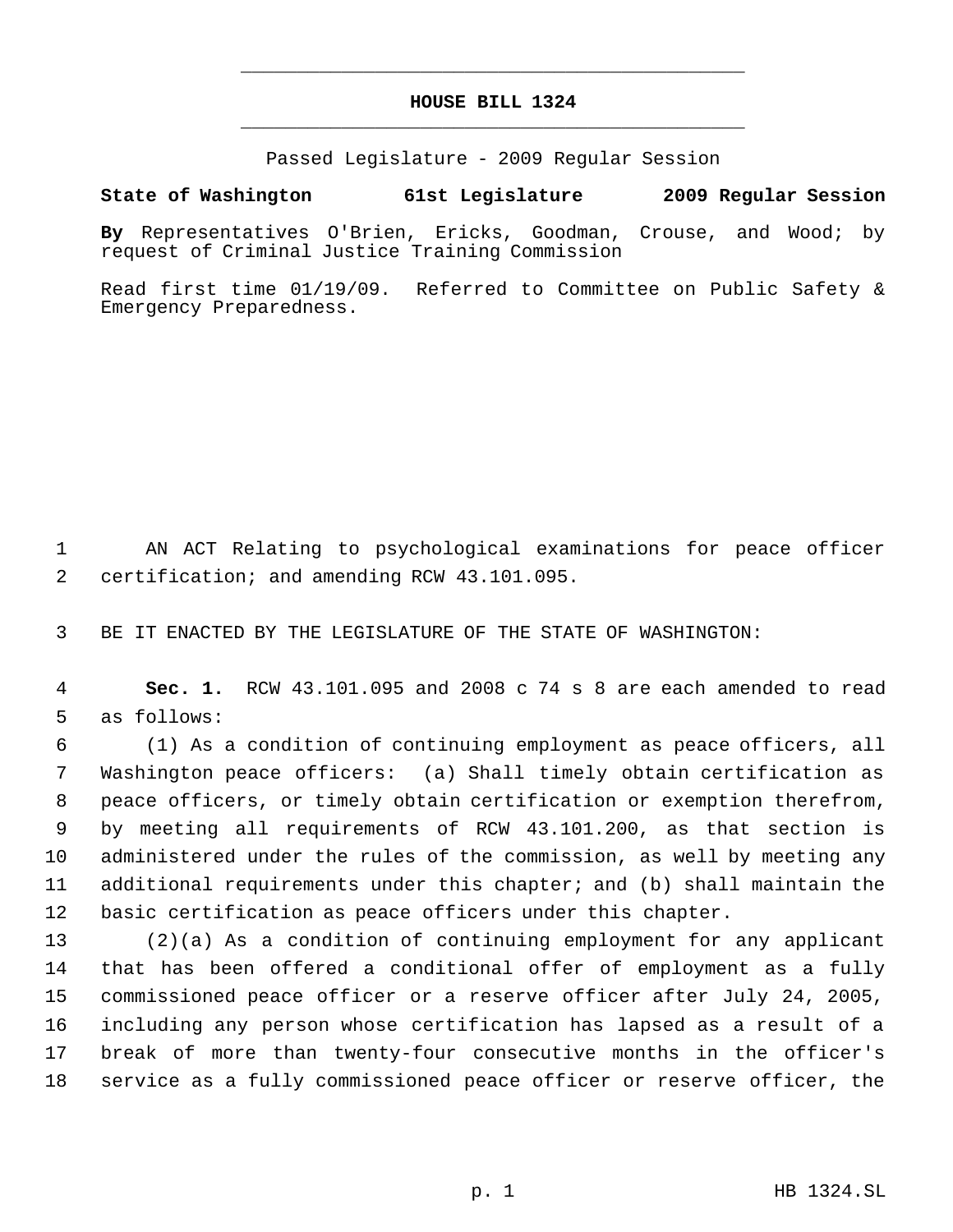applicant shall successfully pass a psychological examination and a polygraph or similar test as administered by the county, city, or state law enforcement agency that complies with the following requirements:

 (i) The psychological examination shall be administered by a psychiatrist licensed in the state of Washington pursuant to chapter 18.71 RCW or a psychologist licensed in the state of Washington 7 pursuant to chapter 18.83 RCW((<del>. The examination shall consist of, at</del> 8 a-minimum, a-standardized clinical test that is widely used as an 9 objective - clinical - screening - tool - for - personality - and - psychosocial disorders. The test that is used and the conditions under which the 11 test is administered, scored, and interpreted must comply with accepted 12 psychological)) in compliance with standards established in rules of 13 the commission. ((Additional tests may be administered at the option 14 of the employing law enforcement agency.)

 (ii) The polygraph examination or similar assessment shall be administered by an experienced polygrapher who is a graduate of a polygraph school accredited by the American polygraph association.

 (b) The employing county, city, or state law enforcement agency may require that each peace officer or reserve officer who is required to take a psychological examination and a polygraph or similar test pay a portion of the testing fee based on the actual cost of the test or four hundred dollars, whichever is less. County, city, and state law enforcement agencies may establish a payment plan if they determine that the peace officer or reserve officer does not readily have the means to pay for his or her portion of the testing fee.

 (3) The commission shall certify peace officers who have satisfied, or have been exempted by statute or by rule from, the basic training requirements of RCW 43.101.200 on or before January 1, 2002. Thereafter, the commission may revoke certification pursuant to this chapter.

 (4) The commission shall allow a peace officer to retain status as a certified peace officer as long as the officer: (a) Timely meets the basic law enforcement training requirements, or is exempted therefrom, in whole or in part, under RCW 43.101.200 or under rule of the commission; (b) meets or is exempted from any other requirements under this chapter as administered under the rules adopted by the commission; (c) is not denied certification by the commission under this chapter; and (d) has not had certification revoked by the commission.